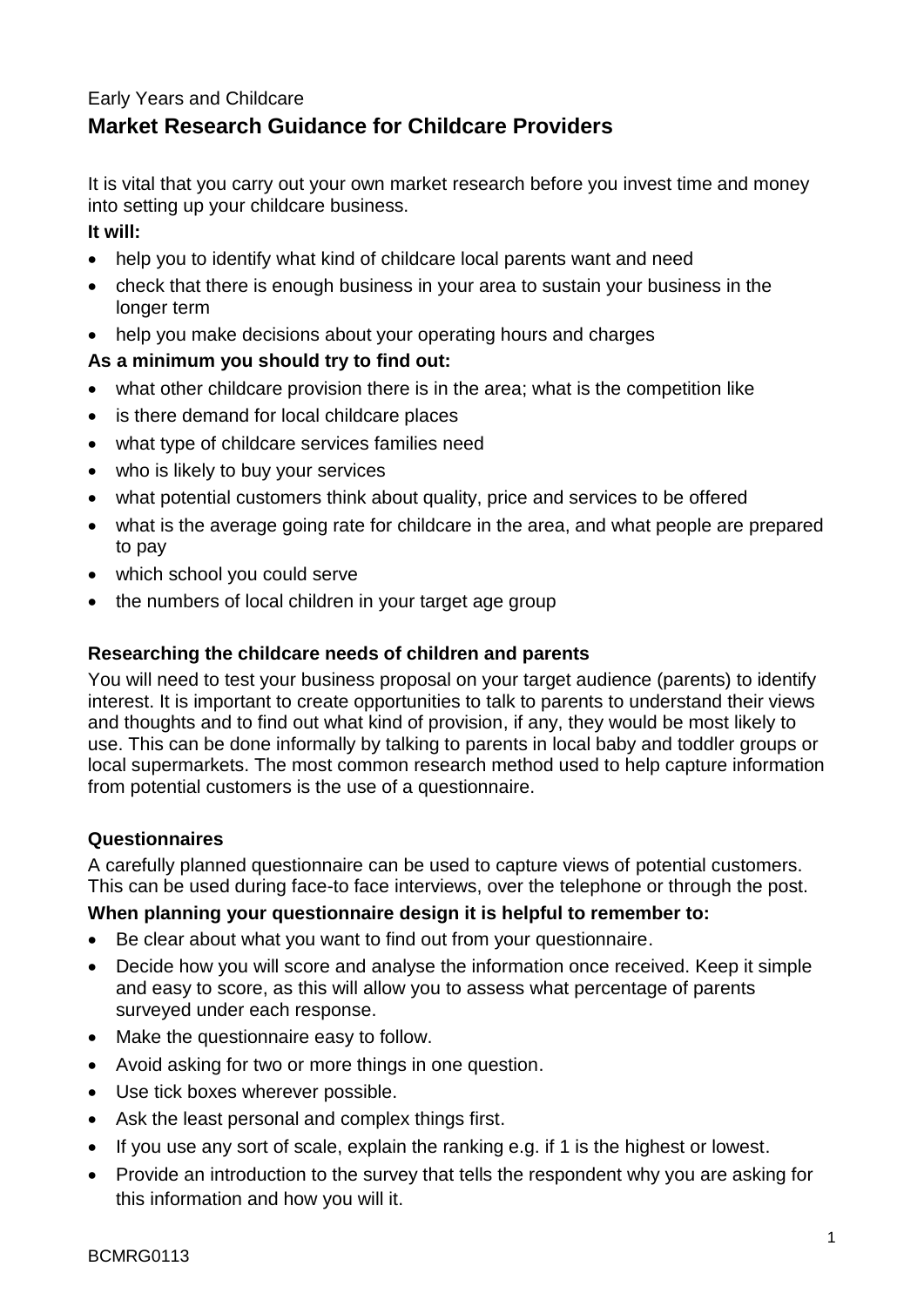- Tell respondents if you will provide them with feedback on the results, including how and when.
- Remember to include a data protection statement. Examples are included in the templates provided.

# **Distributing your questionnaire**

- 1. Think about how best to reach the people you want to complete your questionnaire. If you want to reach parents, consider distributing it through your local children's centre, doctor and dental surgeries, health visitors, schools, libraries and/or other community groups.
- 2. Make sure your sample size (the number of people you survey) is sufficiently large and varied enough to capture significant data.
- 3. Make sure you have a representative sample. If you are thinking about expanding your childcare provision to a certain age group, don't target all parents, but try and concentrate on those with children already in, or approaching that age range.
- 4. If you are distributing the questionnaire through other people, remember to put a return by date and return contact details.
- 5. Test your questionnaire before you send it out or use it. It will soon become clear which questions are ambiguous or too difficult.

#### **Competitor research**

It is also important to find out who else operates in the catchment area and how many children they are registered for. You could undertake some 'mystery shopping' to find out how full other local childcare provisions are in the area and what services they offer and even how much they charge.

If, after this research you find that **most** providers in your area have vacancies, you may need to reconsider your plan to open up or expand your service as this may indicate that there is currently no demand.

# **Analysing your market research**

It is important to carefully analyse the findings of your research.

- Do you feel that there is room for a new provider?
- Are people able or willing to pay the level of price which you need to charge (your break even price) to make your business sustainable?
- Are you confident that you will be able to fill enough places to keep your business going?

Once you have analysed the results from your market research, you should gain a better understanding of demand for the area and where your business will fit.

Remember that your goal should be to have a business that is sustainable in the long term and your results should give you a clearer picture of whether this would be the case.

# **Ongoing knowledge of the local childcare market**

Not only is market research essential for a new business, an existing provider should also keep up to date and know of any changes in the area, including their current customers'